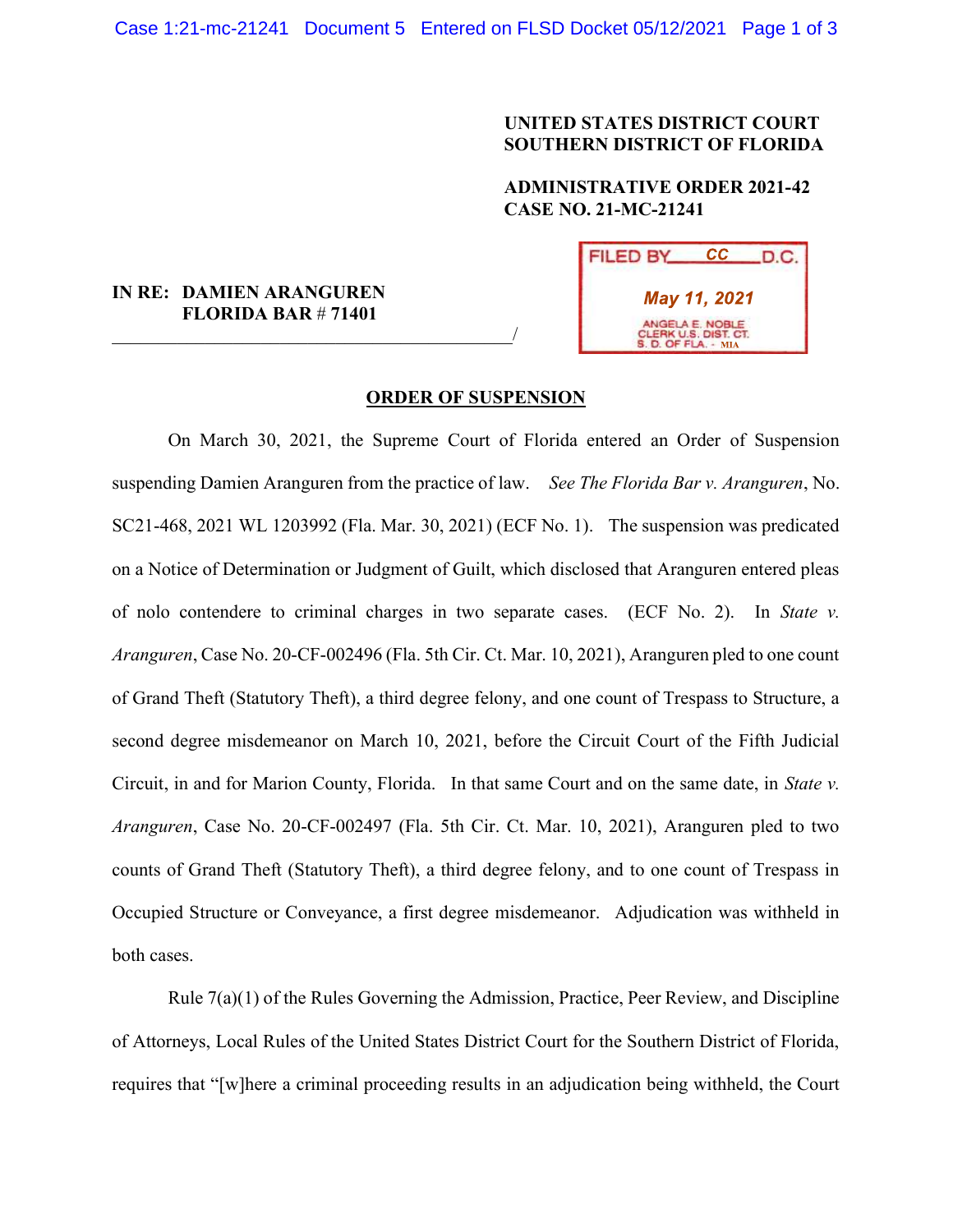#### Case 1:21-mc-21241 Document 5 Entered on FLSD Docket 05/12/2021 Page 2 of 3

shall issue an Order to Show Cause for the attorney to respond within thirty (30) days before the issuance of any discipline." Pursuant to Rule  $7(a)(1)$ , the Clerk attempted to serve attorney Aranguren by certified mail with an Order to Show Cause why this Court should not impose the same discipline, accompanied by the Supreme Court of Florida's Order of Suspension. (ECF No. 3). Service at Aranguren's Florida Bar address was returned – "Return To Sender – Unclaimed – Unable to Forward." Service at attorney's court record address was returned – "Return to Sender—Attempted Not Known—Unable to Forward" along with the notation that the "letter [sic] opened postage must be paid to return" and a return receipt that was signed with an illegible signature and without the notation as to "agent" or "addressee."

In a letter to the Clerk of Court dated April 12, 2021, Aranguren informed the Court that he has "a case/cases currently pending before this Court wherein I am the attorney of record" and also enclosed a copy of the Florida Supreme Court Order of Suspension. (ECF No. 4).

Rule 7(a) provides that "[u]pon the filing with this Court of a certified copy of a judgment of conviction demonstrating that any attorney admitted to practice before the Court has been convicted in any court of the United States . . . of any serious crime . . . the Court shall enter an order immediately suspending that attorney." A "serious crime" has been defined by Rule 7(b) to "include any felony." Even if service is contested, Local Rule 11.1(g) imposes upon the members of this Bar an obligation to provide updated contact information to the Clerk within seven days of any change, and that "the failure to comply shall not constitute grounds for relief from deadlines imposed by Rule or by the Court." This obligation to maintain current contact information is reiterated in the Court's CM/ECF Administrative Procedures Manual, section 3D, compliance with which is mandated by Local Rule 5.1. Given this background, pursuant to Rule  $7(a)$  and (b), Local Rule 11.1(g), and the Court's inherent power to regulate membership in its bar